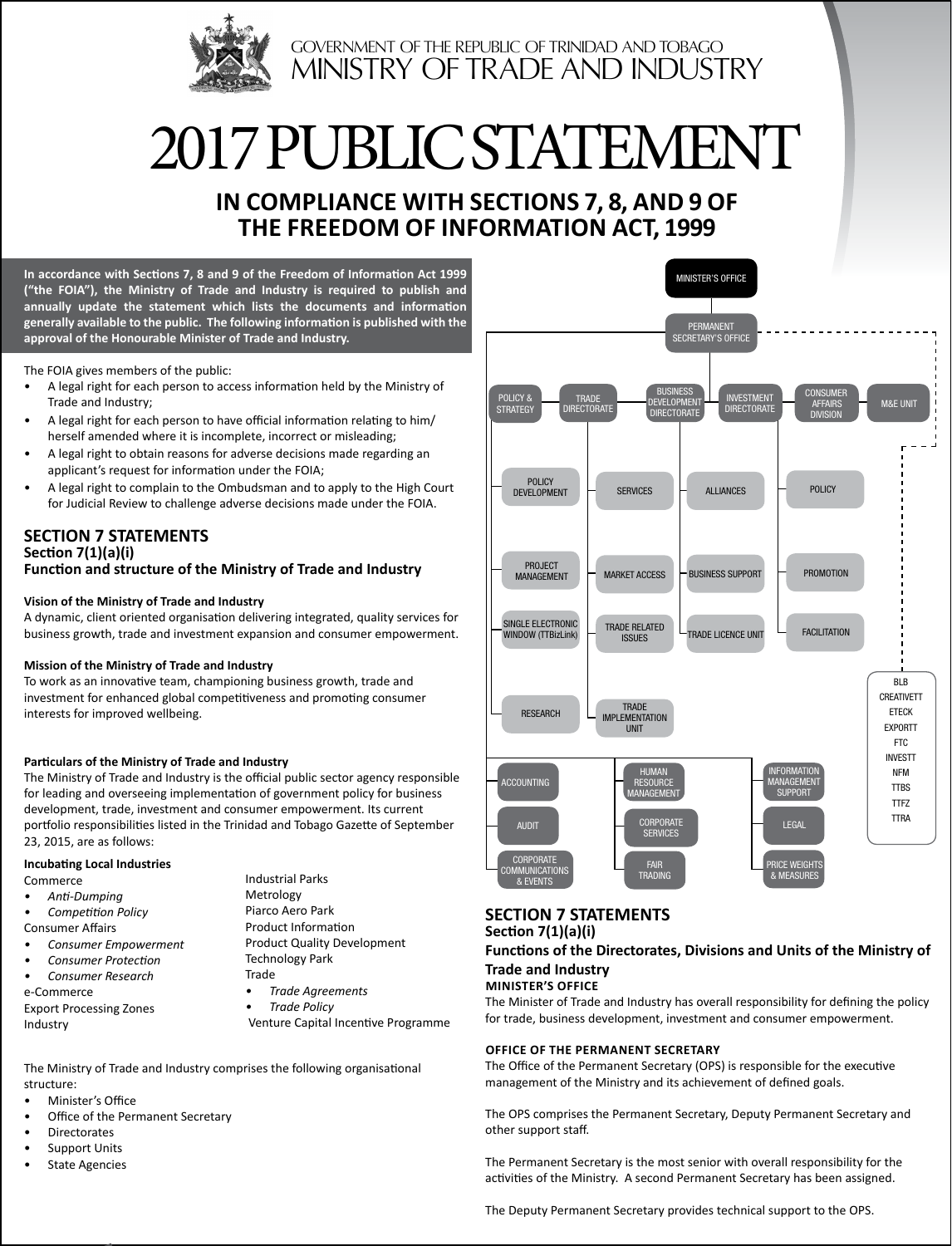

# 2017 pUBLIC STATEMENT

# **In Compliance with Sections 7, 8, and 9 of The Freedom of Information Act, 1999**

# **SECTION 7 STATEMENTS**

**Section 7(1)(a)(i) Functions of the Directorates, Divisions and Units of the Ministry of Trade and Industry (cont'd)**

#### **Directorates**

#### **Business Development Directorate**

This Directorate plans and executes the business development portfolio of the Ministry in order to contribute to the country's macroeconomic business development performance measures.

#### **Consumer Affairs Division**

The Consumer Affairs Division (CAD) plans and executes the consumer guidance, protection and empowerment initiatives of the Ministry in order to contribute to a fair business environment.

The CAD comprises two units namely, the Consumer Protection and Services Unit and the Research Unit.

#### **Investment Directorate**

The role of the Investment Directorate is to formulate and implement the investment portfolio of the Ministry in order to contribute to the country's macroeconomic investment performance measures.

#### **Policy and Strategy Directorate**

This Policy and Strategy Directorate (PSD) provides strategic planning, policy development and coordination functions for the Ministry. Through project management services, the PSD also ensures the efficient mobilisation of resources and execution of strategic projects such as the Single Electronic Window (SEW).

#### **Trade Directorate**

The role of the Trade Directorate is to formulate and develop trade policy, briefs, agreements and strategies for the planning and execution of the Ministry's trade portfolio in order to contribute to the country's macroeconomic trade performance measures.

#### **Support Units**

#### **Accounting Unit**

This Unit oversees and coordinates all financial operations of the Ministry, and ensures that accurate financial information is reported in a timely manner.

#### **Corporate Communications and Events Management Unit**

This Unit provides information to key internal and external stakeholders on a timely basis, enhances the Ministry's corporate image and manages its relationship with key stakeholders.

#### **Corporate Services Unit**

This Unit provides office management, procurement and facilities management services.

#### **Legal Unit**

This Unit provides legal advice and support to the Ministry.

#### **Fair Trading Unit**

This Unit administers policy and enforces legislation that protects against certain unfair trade practices. These practices include the under-pricing of goods, subsidisation, or sudden increases in volume of goods exported to the particular country.

#### **Human Resource Unit**

This Unit manages the selection and development of the human capital of the Ministry.

#### **Information Management and Support Unit**

This Unit provides technical and network support services to the Ministry.

#### **Internal Audit Unit**

This Unit ensures conformity of the Ministry with financial rules and regulations, instructions, policies and contract plans.

#### **Monitoring and Evaluation Unit**

This Unit ensures evidence-based decision making across the Ministry and its Agencies

#### **Trade Licence Unit**

This Unit administers the import and export of goods in accordance with applicable Laws and Government policy.

#### **STATE AGENCIES**

The following Boards, Councils, Committees and other Bodies and State Companies fall under the responsibility of the Ministry:

#### Statutory Boards and other bodies

- Prices Council
- Trinidad and Tobago Bureau of Standards (TTBS)
- The Fair Trading Commission

#### Wholly-owned enterprises

- CreativeTT
- Evolving TecKnologies and Enterprise Development Company Limited (eTecK)
- Export-Import Bank of Trinidad and Tobago *(Transfered to the Ministry of Finance by Gazette no. 108 dated October 11, 2017)*
- NAPA Hotel
- invesTT Ltd
- Trinidad and Tobago Free Zones Company Ltd

Majority-owned

• exporTT Ltd

Indirectly-owned enterprises

- Caribbean Leasing Company Limited (CLCL)
- National Flour Mills Limited (NFM)
- Premier Quality Services Limited (PQSL)

#### **SECTION 7 STATEMENTS**

#### **Section 7(1)(a)(ii)**

#### **Categories of Documents maintained by the Ministry of Trade and Industry**

- Files dealing with Accommodations
- Files dealing with Administration
- Files dealing with Circulars/Circular Memoranda
- Files dealing with Conferences/Committees/Meetings/Seminars
- Files dealing with Finance
- Files dealing with Industries
- Files dealing with Industrial Sites
- Files dealing with Treaties
- Files dealing with Travel/Visits
- Files dealing with Public Relations
- Files dealing with Publications
- Files dealing with Records Management
- Files dealing with Reports/Statistics (Monthly, Quarterly and Annually)
- Files dealing with Request for Information;
- Files dealing with Statutory Boards and Similar Bodies
- Files dealing with Technical Assistance
- Files dealing with State Enterprise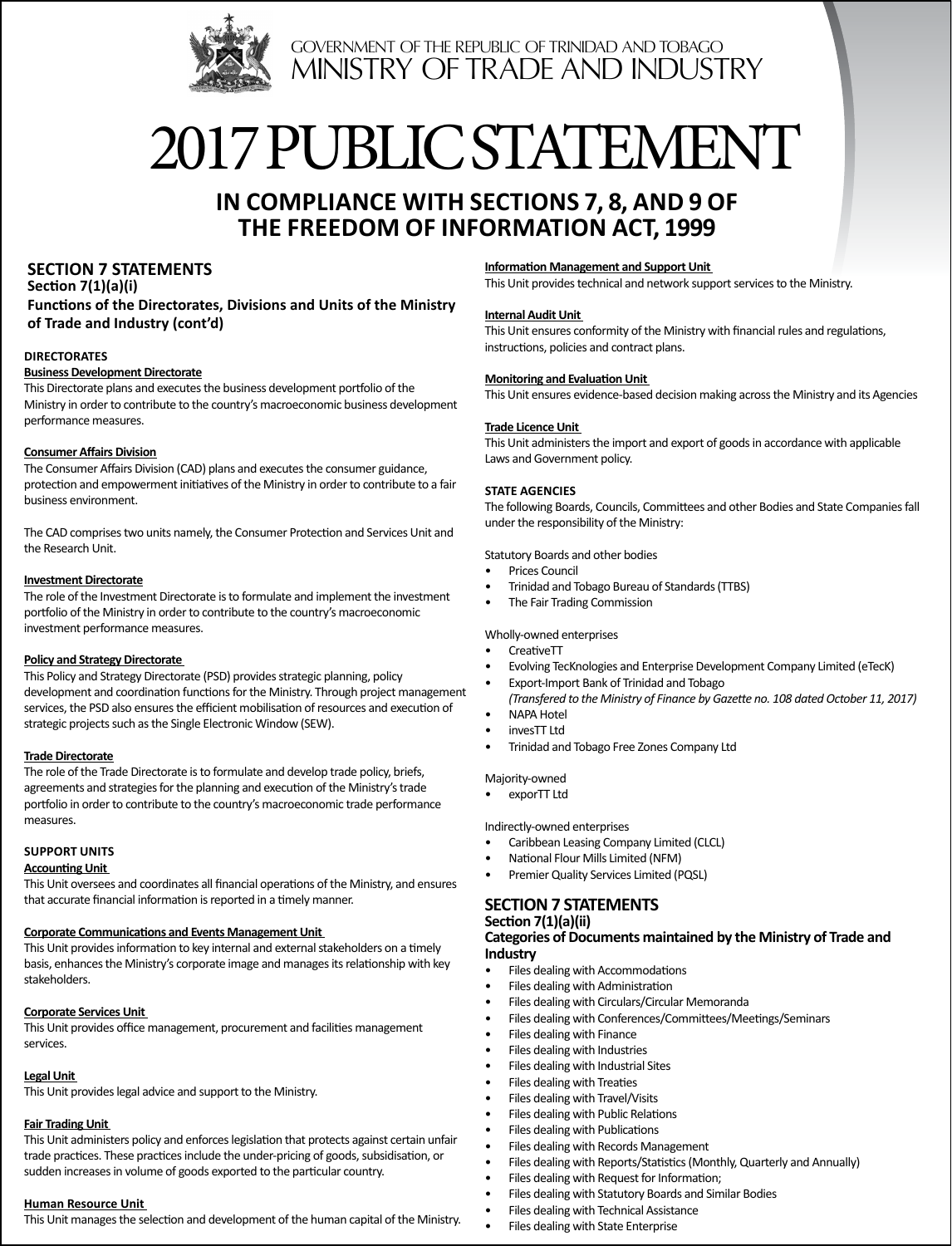

# 2017 pUBLIC STATEMENT

# **In Compliance with Sections 7, 8, and 9 of The Freedom of Information Act, 1999**

# **SECTION 7 STATEMENTS**

**Section 7(1)(a)(ii) Categories of Documents maintained by the Ministry of Trade and Industry (Cont'd)**

- Files dealing with Complaints/Disputes
- Files dealing with Vehicle/Equipment/Stationery/Furniture
- Files dealing with Trade
- Files dealing with Tourism
- Files dealing with Training
- Files dealing with Anti-Dumping
- Personnel files which detail staff appointments, job applications, job specifications, promotions, transfers, resignations, deaths, retirement, leave, vacation
- Files dealing with the accounting and financial management function of the Ministry
- Files dealing with circulars, memoranda and notices

## **SECTION 7 STATEMENTS Section 7(1)(a)(iii)**

#### **Material prepared for publication or inspection**

- Consumer Affairs Division: Supermarket prices Booklet (monthly)
- Consumer Affairs Division: Poultry prices (monthly)
- Consumer Affairs Division: Hardware Prices (quarterly)
- Consumer Affairs Division: Handyman contract Form
- Consumer Affairs Division: The Adverse Trade Practice Order (2000)
- Import and Export Guide
- Import and Export Negative Lists
- Investment Policy Statement
- Keeping the Free Trade Fair Brochure
- National Aid for Trade Strategy 2016 2019
- Ministry of Trade and Industry Strategic Plan 2016 2020
- Trinidad and Tobago's Bilateral Trade Agreements and Incentive Regime Booklet
- Trade Policy and Strategy for Trinidad and Tobago 2013 2017
- Scrap Metal Policy for Trinidad and Tobago
- Supermarket Prices of Food Items in Trinidad & Tobago
- Revised Policy and Procedures to Regulate the Fully Assembled Right-Hand Drive Foreign Used Car Industry in Trinidad and Tobago (2015 – 2018)

The public may inspect and/or obtain copies of material between the hours of 9:30 a.m. and 3:45 p.m. on normal working days at the Ministry's Library situated at:

**The Library Level 15 Nicholas Tower**

**63-65 Independence Square, Port of Spain. Tel: 624-2039**

#### **E-mail: library@tradeind.gov.tt**

Other information that can be accessed on the official website of the Ministry of Trade and Industry, www.tradeind.gov.tt. include:

- Declaration for Licence to Import Used RHD Vehicle
- Export Negative List, L N. Nos. 123 of 1998, 16 of 2012, 291 of 2014 and 130 of 2015
- Compendium of Incentives 2015
- Common Item Descriptions Import Licences
- Import Negative List HS codes
- Media Releases
- Required Supporting Documents Export Licences
- Required Supporting Documents Import Licences
- Sample Letter of Authorization for Collection
- **Speeches**
- Scrap Metal Transaction Details
- The Revised Treaty of Chaguaramas 1973

#### **Codes**

- Animal Production and Health Division Codes
- List of HS Codes requiring Other Governmental Authority Endorsements
- Trinidad and Tobago HS Tariff 2007

#### **Forms**

- Companies Registry Online Forms Form 22
- Companies Registry Online Forms Form 32
- TTBizLink e-Goods declaration Declarant Guide 2015
- Application Form for Section 45D 1A (Application for exemption from Income Tax under Section 45D (1) (A) of the Income Tax Act Chap 75:01 which provides for tax exemption until December 31, 2017 for the letting of newlyconstructed commercial buildings or multi-storey car parks)
- Application Form for Section 45D 1B (Application for exemption from Income Tax under Section 45D (1) (B) of the Income Tax Act Chap 75:01 which provides for tax exemption until December 31, 2017 for the initial sale of newly-constructed commercial buildings or multi-storey car parks Instructions - Application for tax concessions in respect of newly constructed commercial buildings or multi-storey car parks)
- Freedom of Information Act (FOIA) Form

#### **Legislation**

- The Animals (Diseases and Importation) Act, Chap. 67:02
- The Antibiotics Act, Chap. 30:02
- The Anti-Dumping and Countervailing Duties Act, Chap. 78:05
- The Bills of Lading Act, Chap. 50:03
- The CARICOM Cuba Trade and Economic Cooperation Act, Chap. 81:12
- The CARICOM Costa Rica Free Trade Act, Chap. 81:10
- The CARICOM Dominican Republic Free Trade Act, Chap. 81:06
- The Companies Act, Chap. 81:01
- The Computer Misuse Act, Chap. 11:17
- The Copyright Act, Chap. 82.80
- The Corporation Tax Act, Chap. 75.02
- The Consumer Protection and Safety Act, Chap. 82.34
- The Customs Act, Chap. 78.01
- The Customs Amendment Act, No. 6 of 2013
- The Customs Brokers and Customs Clerks Act, Chap. 78.03
- The Customs Regulations (Subsidiary Legislation), Chap. 78:01
- The Economic Partnership Agreement Act, No.9 of 2013
- The Electronic Transactions Act, No. 6 of 2011
- The Data Protection Act, No.13 of 2011
- The Exchequer and Audit Act, Chap. 69.01
- The Exportation of Food Act, Chap. 63.53
- The Fertilisers and Feeding Stuffs Act, Chap. 63.55
- The Food and Drugs Act, Chap. 30.01
- The Fiscal Incentives Act, Chap. 85.01
- The Immigration Act, Chap. 18.01
- The Foreign Investment Act, Chap. 70.07
- The Income Tax (In Aid of Industry) Act, Chap. 85.04
- The Interceptions Act, No. 11 of 2010
- The Metrology Act, No. 18 of 2004
- The Plant (Export Prohibition) Act, Chap. 63.54
- The Pesticides and Toxic Chemicals Act, Chap. 30.03
- The Plant Protection Act, Chap. 63.56
- The Registration of Business Names Act, Chap. 82.85
- The Standards Act, Chap. 82.03
- The Tourism Development Act, Chap. 87.22
- The Trinidad and Tobago Panama Partial Scope Trade Agreement Act, No. 5 of 2015
- The Trade Descriptions Act, Chap. 82.04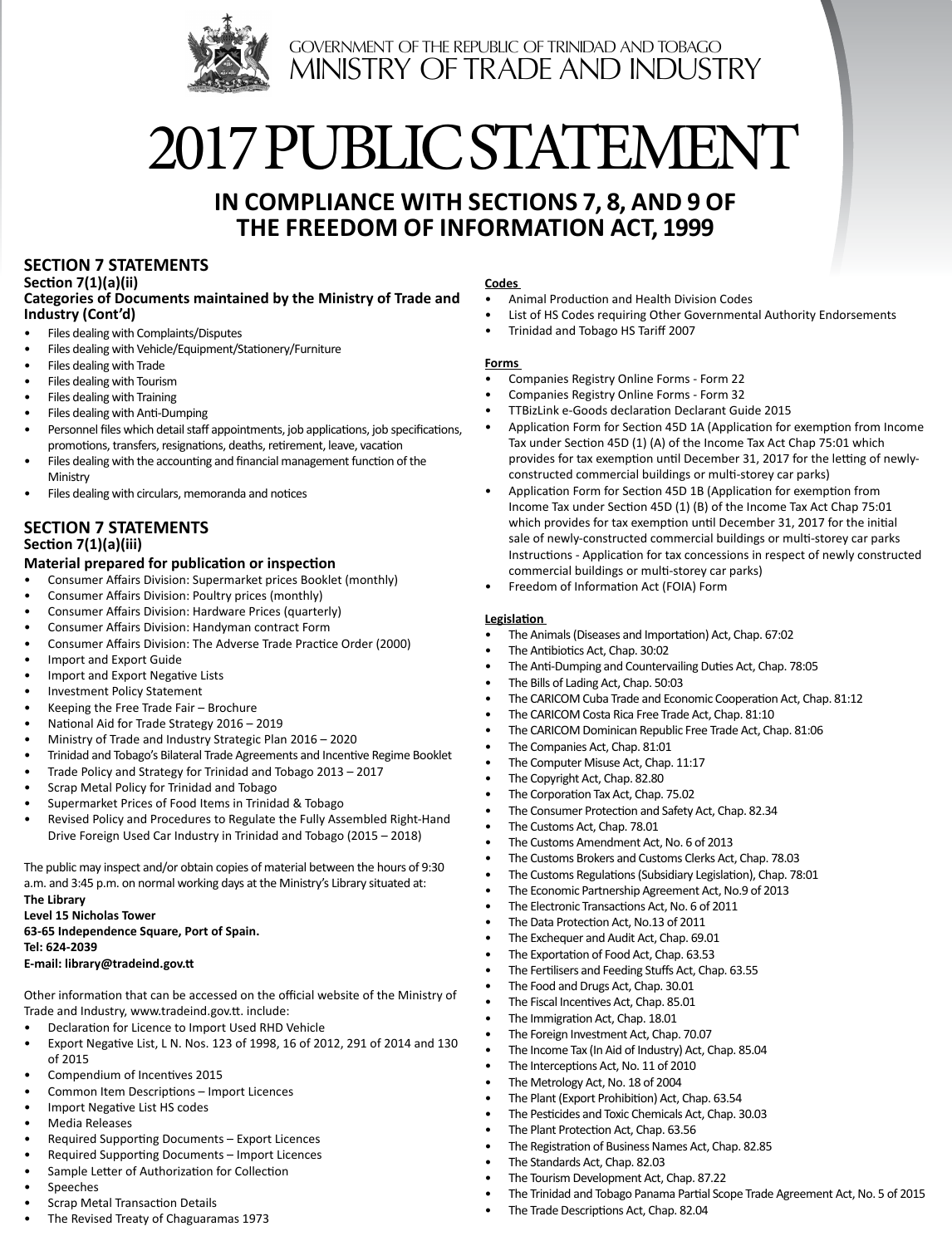

# 2017 public STATEMENT

# **In Compliance with Sections 7, 8, and 9 of The Freedom of Information Act, 1999**

# **SECTION 7 STATEMENTS**

**Section 7(1)(a)(iii)**

## **Material prepared for publication or inspection(Cont'd)**

- The Trade Ordinance, No. 19 of 1958
- The Value Added Tax Act, Chap. 75.06

#### **Legal Notices**

- Legal Notice No. 262 of 2014 Initiation into the alleged dumping of aluminium extrusions from the People's Republic of China
- Legal Notice No. 43 of 2016 Erratum
- Legal Notice No. 22 of 2016 Direction to Comptroller of Customs and Excise – Provisional DutyLegal Notice No. 25 of 1996 - Anti-Dumping and Countervailing Duties (Subsidies) Regulations
- Legal Notice No. 10 of 2016 Preliminary Determination in respect of alleged dumping of aluminium extrusions from the People's Republic of China
- Legal Notice No. 29 of 2016 Final Determination Dumping of Imports China
- Legal Notice No. 30 of 2016 Order imposing Anti-dumping Duties

### **Section 7(1)(a)(iv)**

#### **Literature available by subscription**

The Ministry of Trade and Industry offers no literature by way of subscription services.

#### **Section 7(1)(a)(v)**

**Procedure to be followed when a request for access to a document is made to the Ministry of Trade and Industry**

Applications to the Ministry of Trade and Industry must be made in writing. *The Request for Access* to Official Documents form can be accessed from the Ministry's website www.tradeind.gov.tt or downloaded from the website www.foia.gov.tt. The application should include:

- Name of the Applicant
- Contact information for the Applicant
- The information requested and the format in which the information is to be provided
- Date of request
- Signature of Applicant
- Details that will allow for ready identification and location of the records that are being requested.

The application should be addressed to the Designated Officer of the Ministry of Trade and Industry (see Section 7(1)(a)(vi)). If insufficient information is provided, clarification will be sought from the Applicant. An applicant who is unsure how to write a request or of what details to include, should inquire from the Designated Officer.

A request under the FOIA may not be processed to the extent that it seeks information that is readily available in the public domain, either from the Ministry of Trade and Industry or another public authority, or if the said information is exempted.

The Ministry of Trade and Industry is required to furnish copies of documents only when they are in its possession.

The Ministry of Trade and Industry is required to furnish only one copy of a document. If it cannot make a legible copy of the document to be released, it will not attempt to reconstruct it, instead the best copy possible will be furnished.

The Ministry of Trade and Industry will determine whether to grant a request for access to information as soon as practicable but not later than 30 days of the date of receipt, as required by the FOIA. Every effort will be made to comply with the time frames set out in the FOIA, but where it appears that processing a request may take longer than the statutory limit, the Ministry of Trade and Industry will acknowledge the request and advise the applicant of its status. If the Ministry fails to meet the deadlines set out in the FOIA, the applicant has the right to proceed as if the request has been denied.

Section 17(1) stipulates that no fee shall be charged by a public authority for the making of a request for access to an official document. However, where access to an official document is to be given in the form of printed copies, or copies in some other form, such as tape, disk, film or other material, the applicant will be required to pay the prescribed fee incurred for duplication of the said material.

#### **Section 7(1)(a)(vi)**

#### **Procedure to be followed when a request for access to a document is made to the Ministry of Trade and Industry**

Officers in the Ministry responsible for:

- (a) initial receipt of, and action upon notices under section 10,
- (b) requests for access to documents under section 13, and
- (c) applications under section 36.

#### Designated Officer for the Ministry: **Ms. Janice Parris**

Monitoring and Evaluation Coordinator Policy and Strategy Directorate, Level 14, Nicholas Tower, 63-65 Independence Square, Port of Spain. Tel: 623 2931-4 Ext 2421 Email: parrisj@gov.tt

Alternate Designated Officer: **Mr. Dustin K. Serrette** Legal Officer II Legal Unit, Level 12, Nicholas Tower, 63-65 Independence Square, Port of Spain. Tel: 623 2931-4 Ext 2237 Email: SerretteDu@gov.tt

# **Section 7(1)(a)(vii)**

**Advisory Boards, Councils, Committees and other Bodies (Where meetings or minutes are open to the public)** 

There are no bodies which fall within the meaning of this Section at this time.

# **Section 7(1)(a)(viii)**

**Library/Reading Room Facilities** Information can be accessed at the Ministry's Library. **The Library Nicholas Tower, Level 15 63-65 Independence Square, Port of Spain. Tel: 624-2039 E-mail: library@tradeind.gov.tt** 

The library facility at the Ministry is open to the general public on normal working days between the hours of 8:30 a.m. to 3:30 p.m. and has a maximum seating accommodation for the general public of eight (8) persons unless stated otherwise by the Librarian. It is highly recommended that requests to use the library facility are made in advance either by telephone at 624-2039 or by email to library@tradeind.gov.tt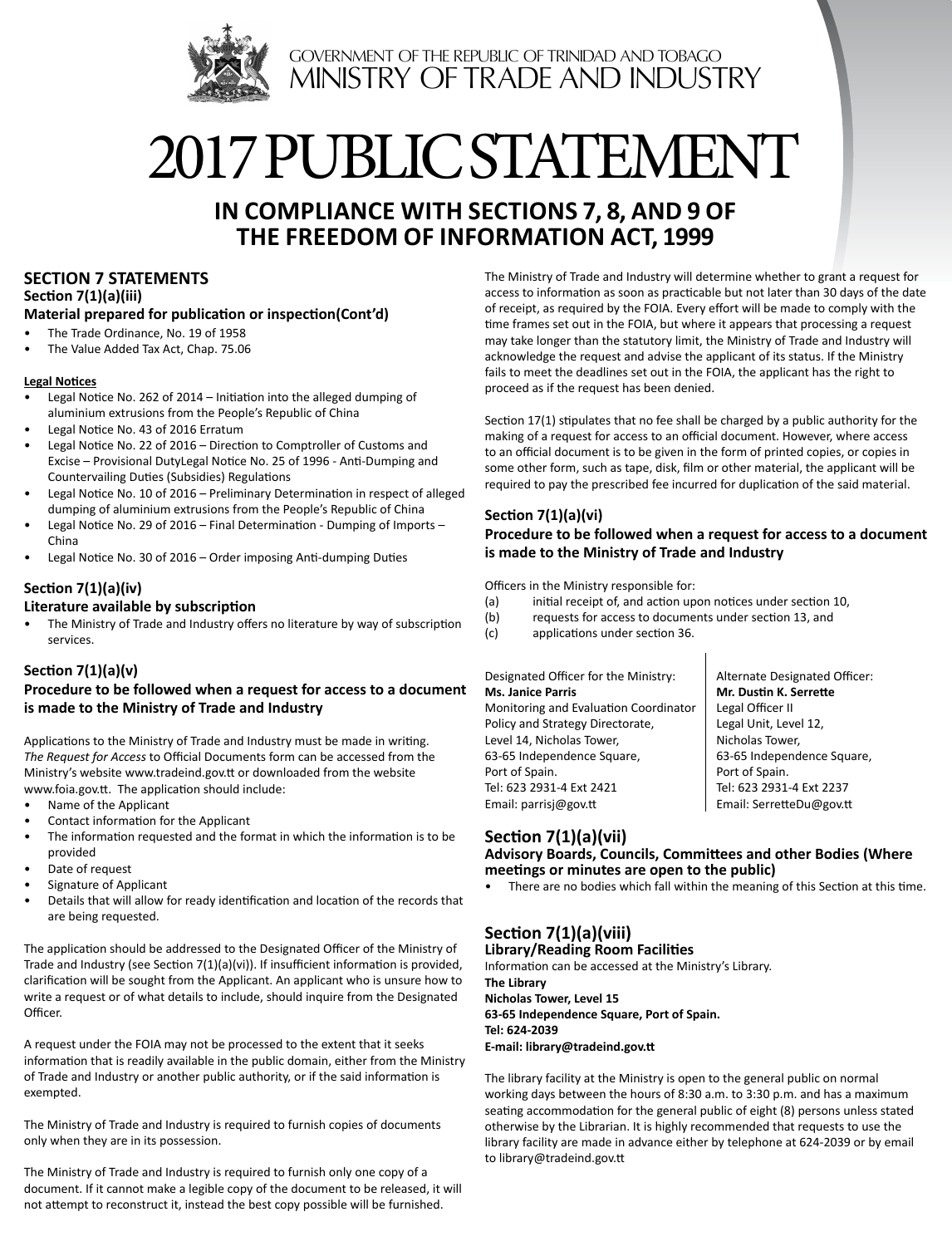

# 2017 public STATEMENT

# **In Compliance with Sections 7, 8, and 9 of The Freedom of Information Act, 1999**

## **SECTION 8 STATEMENTS**

**Section 8(1) Documents that are provided for the use or guidance of the Ministry of Trade and Industry**

### **Section 8(1)(a)(i)**

Documents containing interpretations or particulars of written laws or schemes administered by the public authority, not being particulars contained in another written law:

- The Anti-Dumping and Countervailing Duties Act, Chap. 78.05
- The Anti-Dumping and Countervailing Duties (Subsidies) Regulations 1996
- The Betting Levy Board Act, Chap. 21.53
- The CARICOM Enterprises Act, Chap. 81.04
- The Caribbean Community (CARICOM) Regional Organisation for Standards and Quality Act, Chap. 82.05
- The CARICOM Cuba Trade and Economic Co-operation Act, Chap. 81.12
- The CARICOM Costa Rica Free Trade Act, Chap. 81.10
- The CARICOM Dominican Republic Free Trade Act, Chap. 81.06
- The Consumer Protection and Safety Act, Chap. 82.34
- The Caribbean Community Act, Chap. 81.11
- The Economic Partnership Agreement Act, No.9 of 2013
- The Foreign Investment Act, Chap. 70.07
- The Fair Trading Act, Chap. 81:13
- The Fiscal Incentives Act, Chap. 85:01
- The Freedom of Information Act No.26 of 1999
- The Income Tax (In Aid of Industry) Act, Chap.85.04
- The Hire Purchase Act, Chapter 82.33
- The Import and Export Control Regulations of 1941
- The Metrology Act, No. 18 of 2004
- The Sale of Goods Act, Chapter 82.30
- The Standards Act, Chap. 82.03
- The Trade Ordinance, No. 19 of 1958
- The Trade Descriptions Act, Chap. 82.04
- The Trinidad and Tobago Panama Partial Scope Trade Agreement Act, No. 5 of 2015
- The Trinidad and Tobago Free Zones Act, Chap. 81.07
- The Trinidad and Tobago Racing Authority Act, Chap. 21.50
- The Venture Capital Act, Chap.81.08

#### **Section 8(1)(a)(ii)**

Manuals, rules of procedure, statements of policy, records of decisions, letters of advice to persons outside the public authority, or similar documents containing rules, policies, guidelines, practices or precedents:

- The Health and Safety Policy 2016
- Departmental Manuals, Policies and Procedures
- The Strategic Plan of the Ministry of Industry 2016-2020
- Be Educated, Be Empowered: Everything You Need to Know About Your Rights and Responsibilities as a Consumer (Consumer Affairs Division)
- The Ministry of Trade and Industry: What we Offer (Consumer Affairs Division)
- The Trade Policy and Strategy for Trinidad and Tobago 2013 2017
- The Revised Policy and Procedures to Regulate the Fully Assembled Right-Hand Drive Foreign Used Car Industry in Trinidad and Tobago 2015 -2018
- The Investment Policy Statement
- The Import Negative List and Export Negative List
- The Trade Licensing Unit Sample Letter of Authorization for Collection

#### **Section 8(1) (b)**

In enforcing written laws or schemes administered by the public authority where a member of the public might be directly affected by that enforcement, being documents containing information on the procedures to be employed or the objectives to be pursued in the enforcement of, the written laws or schemes:

At this time, Ministry of Trade And Industry has no such documents.

## **SECTION 9 STATEMENTS**

#### **Statement of Possession of certain documents to be published Section 9(1)(a)**

A report, or a statement containing the advice or recommendations of a body or entity established within the Ministry of Trade and Industry:

• At this time, the Ministry of Trade and Industry has no such reports or statements.

### **Section 9(1)(b)**

A report, or a statement containing the advice or recommendations of a body or entity established outside of the Ministry of Trade and Industry by or under a written law; or by a Minister of Government or other public authority for the purpose of submitting a report or reports, providing advice or making recommendations to the Ministry of Trade and Industry or to the responsible Minister:

• At this time, the Ministry of Trade and Industry has no such reports or statements.

### **Section 9(1)(c)**

A report, or a statement containing the advice or recommendations of an interdepartmental Committee whose membership includes an officer of the Ministry of Trade and Industry:

• At this time, the Ministry of Trade and Industry has no such reports or statements.

#### **Section 9(1)(d)**

A report, or a statement containing the advice or recommendations of a committee established within the Ministry of Trade and Industry to submit a report, provide advice or make recommendations to the responsible Minister or to another officer of the Ministry of Trade and Industry who is not a member of the committee:

• At this time, the Ministry of Trade and Industry has no such reports or statements.

### **Section 9(1)(e)**

A report (including a report concerning the results of studies, surveys or tests) prepared for the Ministry of Trade and Industry by a scientific or technical expert, whether employed within the Ministry of Trade and Industry or not, including a report expressing the opinion of such an expert on scientific or technical matters:

At this time, the Ministry of Trade and Industry has no such reports.

#### **Section 9(1)(f)**

A report prepared for the Ministry of Trade and Industry by a consultant who was paid for preparing the report:

• Reports submitted by Ms. Lillymae Walder with respect to the consultancy for the provision of Procurement and Contract Management Services during the period November 7, 2016 to September 6, 2017